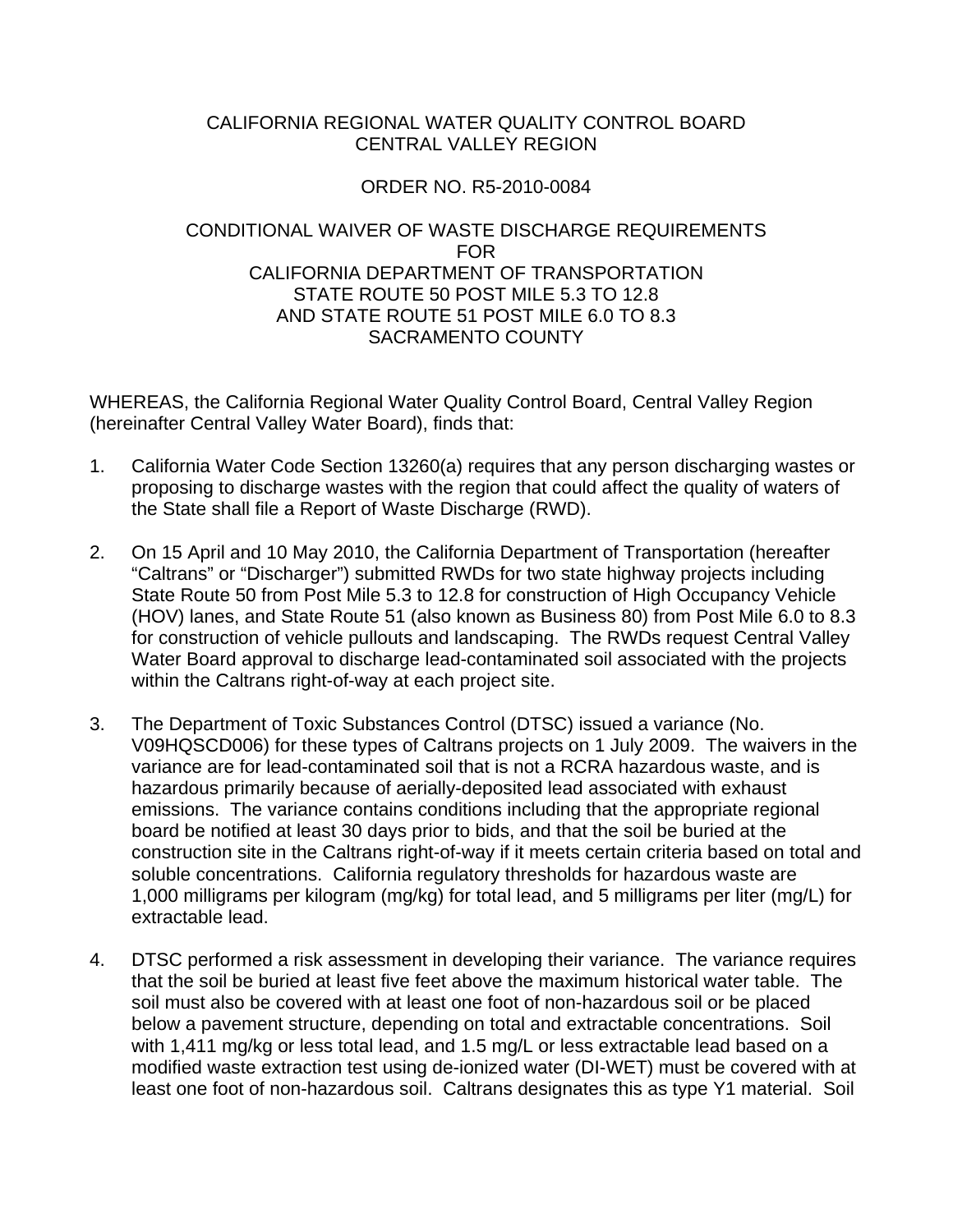with 3,397 mg/kg or less total lead, and 150 mg/L or less extractable lead must be buried below a pavement structure. Caltrans designates this as type Y2 material.

- 5. The Discharger conducted soil investigations at each of the project sites to characterize the amount of lead contamination in the shallow soils that will be excavated as part of the respective project. Soil samples were collected at several locations at three shallow depths intervals (no more than three feet) and analyzed for total and soluble lead. The RWDs include data from each investigation and use a statistical analysis to determine how the soil must be managed under the DTSC variance. Details regarding the locations, depth intervals, and concentrations for these samples are contained in the RWDs.
- 6. The State Route 50 project involves the construction of HOV lanes along westbound and eastbound State Route 50 between Watt Avenue and Sunrise Boulevard. The Discharger collected a total of 2,335 soil samples from 638 direct-push and hand auger borings along the highway shoulders and central median. The soil investigation identified type Y1 material at locations including the upper 12 inches of soil along the highway median, the upper 6 inches of soil along the west bound highway shoulder, the upper 6 inches of soil along one of the sound wall locations (Sound Wall 1), the upper 36 inches of soil along another sound wall location (Sound Wall 7), and the upper 12 inches of soil along northbound Mather Field Road to the west bound loop onramp. The Discharger proposes to bury soil excavated from these areas beneath at least one-foot of clean soil along the shoulder of eastbound State Route 50 at the Bradshaw Road onramp. The soil will not be located beneath a pavement structure as this is not required by the DTSC variance, and since the area needs to remain available for disposal during the entire length of the project after areas that are being paved have already been constructed. The Discharger expects the volume of soil to be buried to range between 1,000 and 2,000 cubic yards, but could be as much as 6,000 cubic yards depending on how much soil is actually excavated at the locations described in this Finding above. Depth to groundwater at this location is estimated to be at least 19 feet below existing ground surface.
- <span id="page-1-0"></span>7. The State Route 51 (also known as Business 80) project involves the construction of vehicle pullouts and landscaping along the shoulder, interchanges, and ramps from Howe Avenue to Watt Avenue. The Discharger collected a total of 132 soil samples from 51 direct-push and hand auger borings along the highway shoulders and ramp medians. The soil investigation identified both type Y1 and Y2 material at several locations including the off ramps for Howe Avenue and Auburn Boulevard, the off ramp for Watt Avenue south, the shoulders and onramps for Watt Avenue north and south, the ramps for Fulton Avenue, the shoulders from the Watt Avenue south off ramp to the Watt Avenue north off ramp, the loop onramp at Watt Avenue, and the slip onramp and loop off ramp at Watt Avenue north. The Discharger proposes to bury approximately 445 cubic yards of type Y1 soil beneath at least one-foot of clean soil at various locations generally in the same areas where the soil was originally excavated. The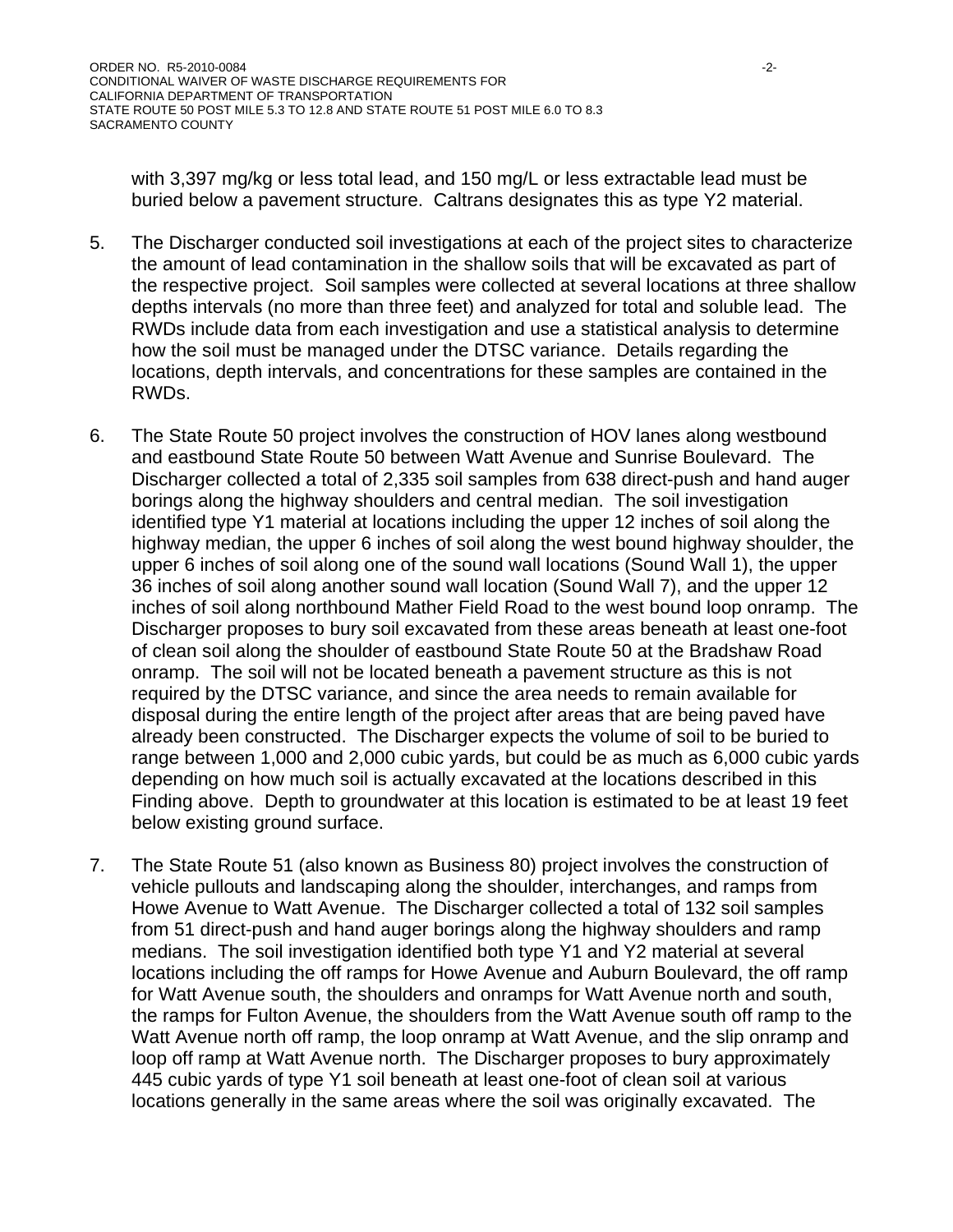Discharger also proposes to bury approximately 665 cubic yards of type Y2 soil beneath pavement structures at various locations generally in the same areas where the soil was originally excavated. Maps showing these locations were submitted with the RWD. Depth to groundwater at this location is estimated to be at least 100 feet below existing ground surface.

- 8. On 30 June 2009, DTSC certified a Negative Declaration for their variance No. V09HQSCD006 stating that the project could not have a significant effect on the environment, and issued a Notice of Final Variance Determination stating that the variance became effective on 1 July 2009.
- 9. During June 2007, Caltrans certified an Environmental Impact Report (State Clearing House #2005062006) for the State Route 50 HOV lane project.
- 10. The Discharger has informed the Central Valley Water Board that the State Route 51 project is categorically exempt from the California Environmental Quality Act under the Class 4 exemption given in Title 14, Section 15304 for minor alterations to land. The project was also found to be exempt from federal National Environmental Policy Act under Programmatic Categorical Exclusion (necessary due to federal funding of the project).
- 11. The Central Valley Water Board notified interested agencies and persons of its intent to conditionally waive discharge requirements for these projects and has provided them with an opportunity for a public hearing and an opportunity to submit their written views and recommendations.
- 12. The Central Valley Water Board, in a public meeting, heard and considered all comments pertaining to the conditional waiver of discharge requirements.
- 13. Any person affected by this action of the Central Valley Water Board may petition the State Water Resources Control Board to review the action in accordance with Sections 2050 through 2068, Title 23, California Code of Regulations. The petition must be received by the State Water Resources Control Board, Office of Chief Counsel, P.O. Box 100, Sacramento, California 95812, within 30 days of the date of issuance of this conditional waiver. Copies of the laws and regulations applicable to the filing of a petition are available on the Internet at [www.waterboards.ca.gov/laws\\_regulations/](http://www.waterboards.ca.gov/laws_regulations/) and will be provided on request.

**THEREFORE, IT IS HEREBY ORDERED**, that pursuant to California Water Code Sections 13263(a), 13267, and 13269, the Central Valley Water Board waives waste discharge requirements for the California Department of Transportation lead-contaminated soil from State Route 50 Post Mile 5.3 to 12.8 HOV lane project and State Route 51 Post Mile 6.0 to 8.3 pullout and landscaping project when the following conditions are met: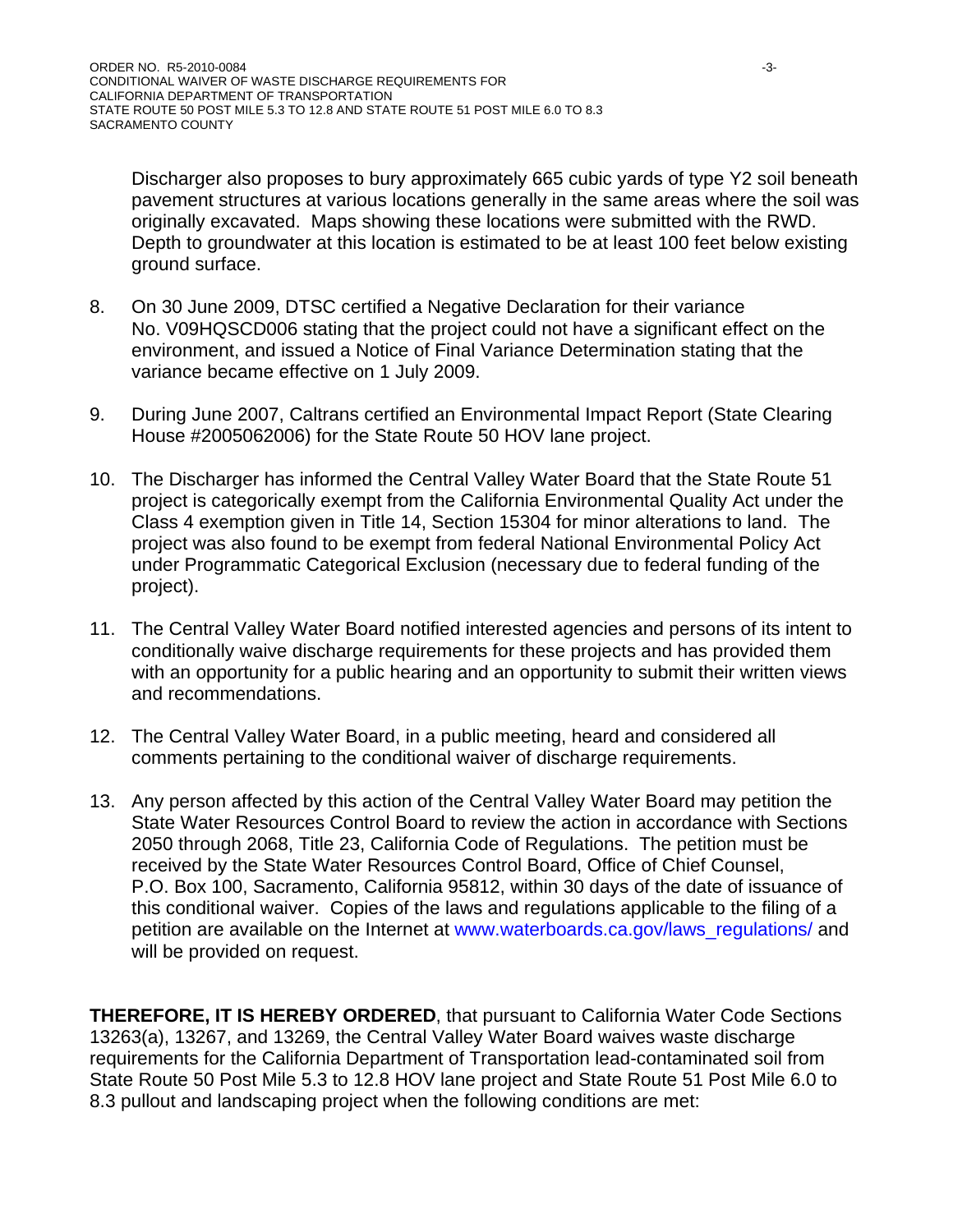- 1. This conditional waiver applies only to the Caltrans projects at State Route 50 Post Mile 5.3 to 12.8 and State Route 51 Post Mile 6.0 to 8.3 for the disposal of lead-contaminated soil at the projects as described in each of the respective RWDs and associated cover letters.
- 2. The Discharger shall discharge lead-contaminated soil associated with each of the projects in accordance with all conditions listed in DTSC's variance No. V09HQSCD006.
- 3. All soil designated as Caltrans type Y1 material as described in Finding No. [4](#page-1-0) of this conditional waiver that is discharged within the Caltrans right-of-way shall be buried beneath at least one-foot of clean soil as required by the DTSC variance.
- 4. All soil designated as Caltrans type Y2 material as described in Finding No. [4](#page-1-0) of this conditional waiver that is discharged within the Caltrans right-of-way shall be buried at least one foot beneath a pavement structure as required by the DTSC variance.
- 5. The Discharger shall record the location of the discharge, and shall maintain that portion of the Caltrans right-of-way to minimize exposure of the lead-contaminated soils to waters of the State by erosion, percolation, or other means.
- 6. The Discharger shall submit a report to the Central Valley Water Board documenting the volume of lead-contaminated soil, location (including latitude and longitude of start and end point of burial location), and type of burial following the completion of each project.
- 7. The discharge shall not cause or threaten to cause degradation of waters of the State, nuisance, or pollution as defined in the California Water Code.
- 8. This conditional waiver shall expire 60 days after completion of the last of these Caltrans projects, or five years from the date of issuance, whichever occurs first.
- 9. This action waiving waste discharge requirements is conditional and may be terminated at any time.

I, PAMELA C. CREEDON, Executive Officer, do hereby certify the foregoing is a true, full, and correct copy of an Order adopted by the California Regional Water Quality Control Board, Central Valley Region, on 29 July 2010.

\_\_\_\_\_\_\_\_\_\_\_\_\_\_\_\_\_\_\_\_\_\_\_\_\_\_\_\_\_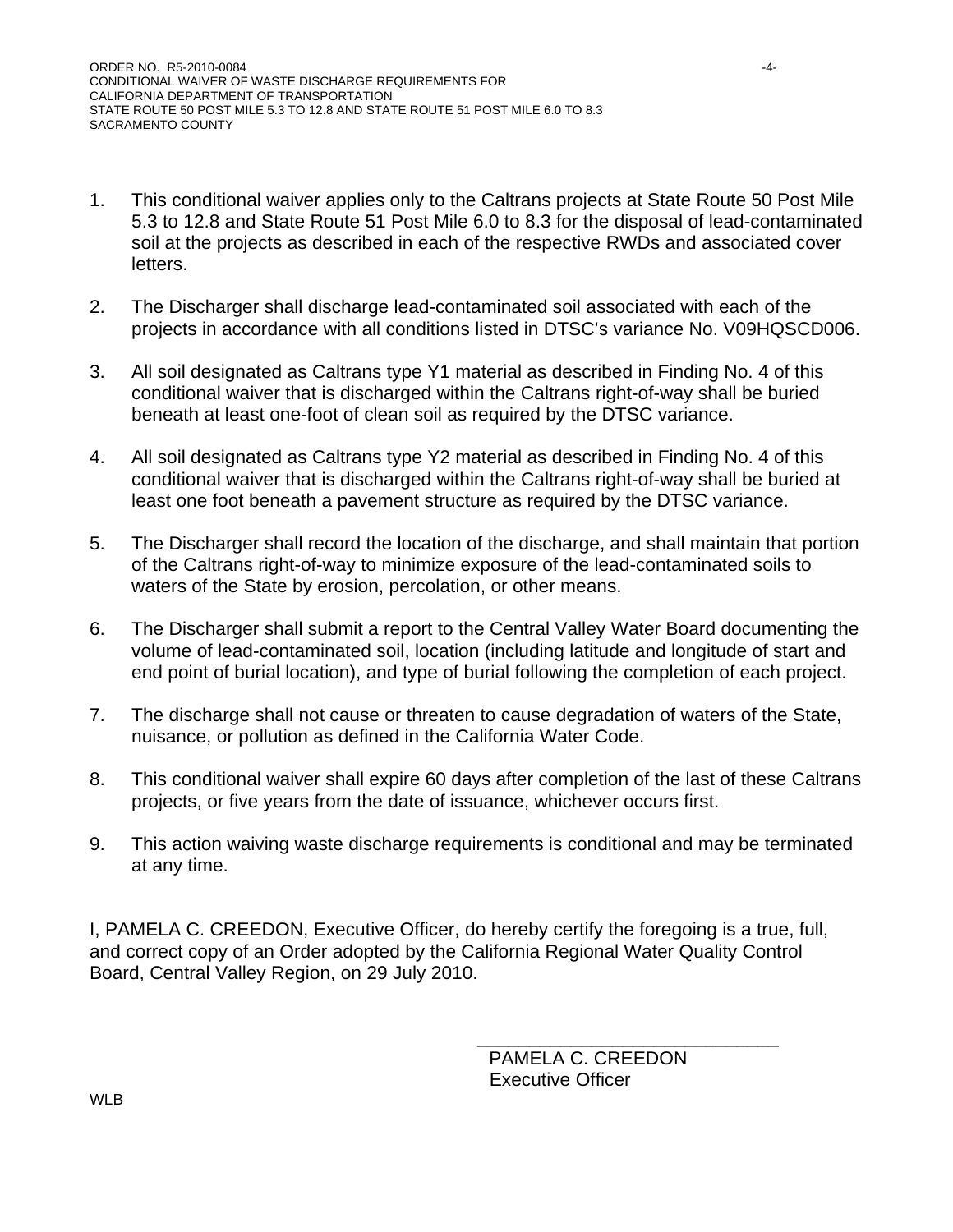

# **California Regional Water Quality Control Board Central Valley Region**

**Katherine Hart, Chair** 



11020 Sun Center Drive #200, Rancho Cordova, California 95670-6114 Phone (916) 464-3291 • FAX (916) 464-4645 http://www.waterboards.ca.gov/centralvalley



3 August 2010 **CERTIFIED MAIL 7009 1410 0000 7143 1505** 

Doug Coleman California Department of Transportation 703 B Street P.O. Box 911 Marysville, CA 95901

# **NOTICE OF ADOPTION OF CONDITIONAL WAIVER OF WASTE DISCHARGE REQUIREMENTS FOR CALIFORNIA DEPARTMENT OF TRANSPORTATION STATE ROUTE 50 POST MILE 5.3 TO 12.8 AND STATE ROUTE 51 POST MILE 6.0 TO 8.3 SACRAMENTO COUNTY**

# *TO ALL CONCERNED PERSONS AND AGENCIES:*

Conditional Waiver of waste discharge requirements Order No. R5-2010-0084 for highway improvement projects on State Routes 50 and 51 by the California Department of Transportation (Caltrans) was adopted by the California Regional Water Quality Control Board, Central Valley Region at its meeting on 29 July 2010.

In order to conserve paper and reduce mailing costs, a paper copy of the order has been sent only to the Discharger. The full text of this order is available on the Central Valley Water Board's web site at www.waterboards.ca.gov/centralvalley/board decisions/adopted orders/ under Sacramento County. Anyone without access to the Internet who needs a paper copy of the order can obtain one by calling Central Valley Water Board staff.

If you have any questions, please call Bill Brattain at (916) 464-4622.

VICTOR J. IZZO Senior Engineering Geologist Title 27 Permitting and Mining

Enclosure- Conditional Waiver

cc list: see next page

*California Environmental Protection Agency*